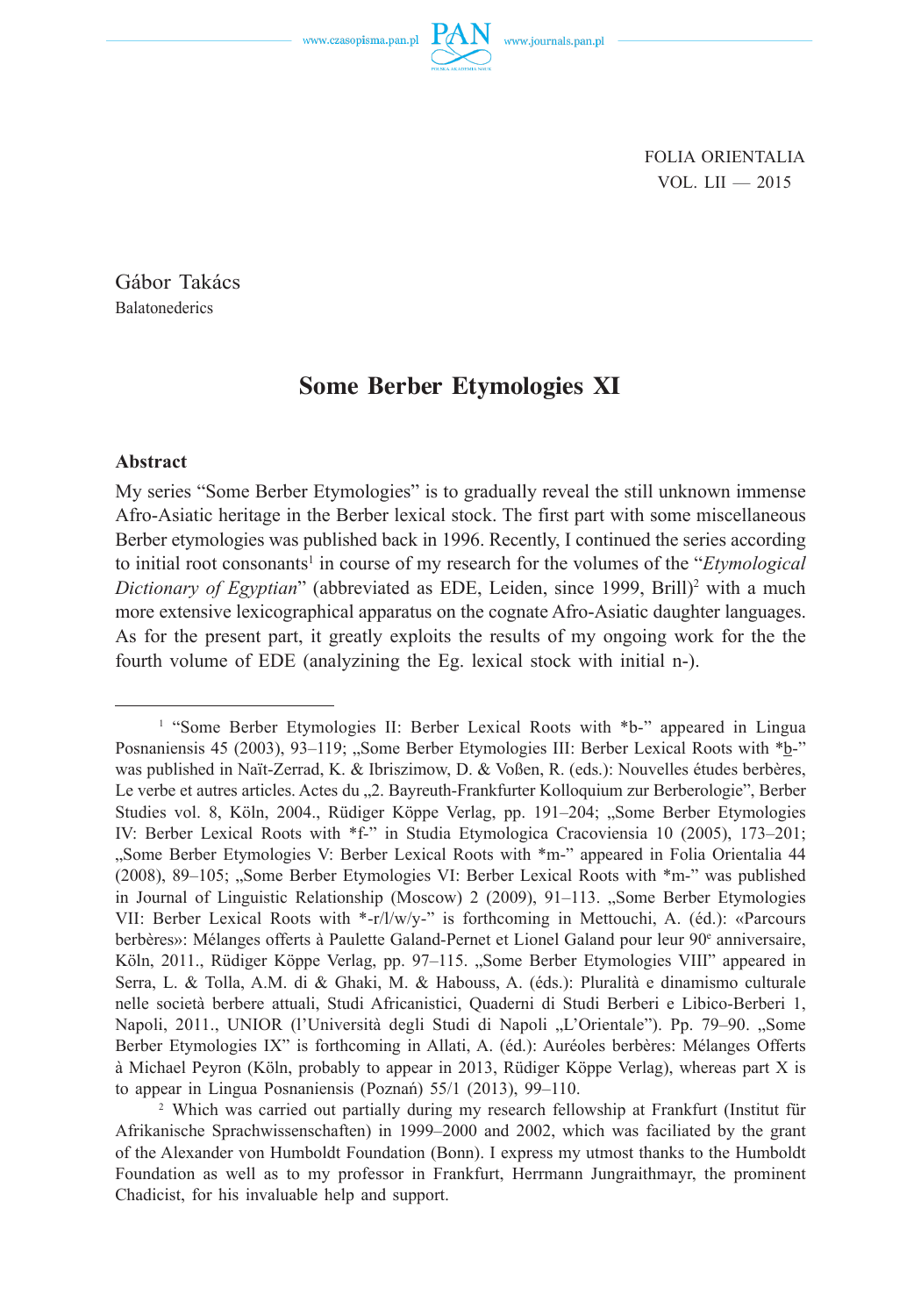

The present part contains etymologies of Berber roots with initial \*n- followed by dental stops. The numeration of the entries continues that of the preceding parts of this series. In order to spare room, I quote those well-attested and widespread lexical roots that appear common Berber, only through a few illustrative examples. The underlying regular consonant correspondences between Berber vs. Afro-Asiatic agree with those established by the Russian team of I.M. Diakonoff and summarized by A.Ju. Militarev (1991, 242–3).

# **Keywords**

Berber, Afro-Asiatic vs. Semito-Hamitic, comparative phonology, root reconstruction.

# **Berber \*n- + \*-d-**

**384. Brb. \*** $\sqrt{n}dC_3$  "battre (le lait)" [GT] > NBrb.: Wargla  $\sqrt{n}d$ : a-nd "être battu (lait), former son beurre" [Dlh. 1987, 211] | Mzg.  $\sqrt{nd}$ : e-nd "être battu, baratté (lait), former son beurre (lait)", ti-ndi, pl. ti-nda "battage du lait, barattage"  $[TF]$ . 1991, 461], Zayan and Sgugu  $\sqrt{nd}u$ : e-nnu , 1. battre le lait pour en retirer le beurre, 2. être battu (lait)" [Lbg. 1924, 572] | Shenwa e-ndu "être battu (beurre)" [Lst. 1912, 147] | Qabyle  $\forall$ nd: e-ndu "être battu, former son beurre (lait)" [Dlt. 1982, 541] || EBrb.: Ghadames e-nd "dépiquer (le mil)" [Lanfry 1973, 234, #1092]<sup>3</sup> ||| Sem.: Geez nad<sup>9</sup>a "to drive (away), push, lead (off), urge on, spur, impel, cause to be fast etc." [Lsl.], Tigrinya näd $2e$ , to push forward" [Lsl.], cf. Harari tä-näda<sup>9</sup>a "to resign o'self" (lit. "to be pushed") [Lsl.], Amharic nädda to goad, push, drive cattle" [Lsl.] (ES: Lsl. 1963, 117; 1969, 59; 1987, 385), to || Eg. nd ,,to thrust  $(?)$  into  $(r)$ " (PT 1488b, AEPT 229, 329)<sup>4</sup> ||| NOm.: Chara nad-ā, -ē, -ō "burro" [Crl. 1938 III, 173] = ned-a "butter" [Bnd. 1974 MS, 15]  $|||$  CCh.: Daba nda  $,2$ . battre, frapper" [Mch. 1966, 140].

**385. NBrb.: Mzg. nada** "1. (re)chercher, 2. parcourir, errer (à la recherche de subsistance), trimer, peiner (pour vivre)" [Tf. 1991, 462] ||| WCh.: PAngas \*n<sup>y</sup>ōt [Takács 2004, 276]: Angas nyoot "to gaze, stare, stand in tip-toe to look" [Flk. 1915, 258] = nyòot (K) "to gaze in standing on the toes, on tip toe" [Jng. 1962 MS, 31].<sup>5</sup>

<sup>3</sup> In the older lit., this Brb. root was erroneously combined with Eg.-Sem. \*√ndy "to cast down" [GT], which, however, should be carefully distinguished from the Eg.-Sem. root discussed in this entry.

<sup>&</sup>lt;sup>4</sup> R.O. Faulkner (AEPT 230, n. 7) surmised that PT nd "*may well be the niph<sup>r</sup>al*" of Eg. d(w) "to place".

<sup>&</sup>lt;sup>5</sup> Cf. also Angas nyoot "to strain over heavy work" [Flk. 1915, 258] = nyòot "to strain over heavy work" [Jng. 1962 MS, 31].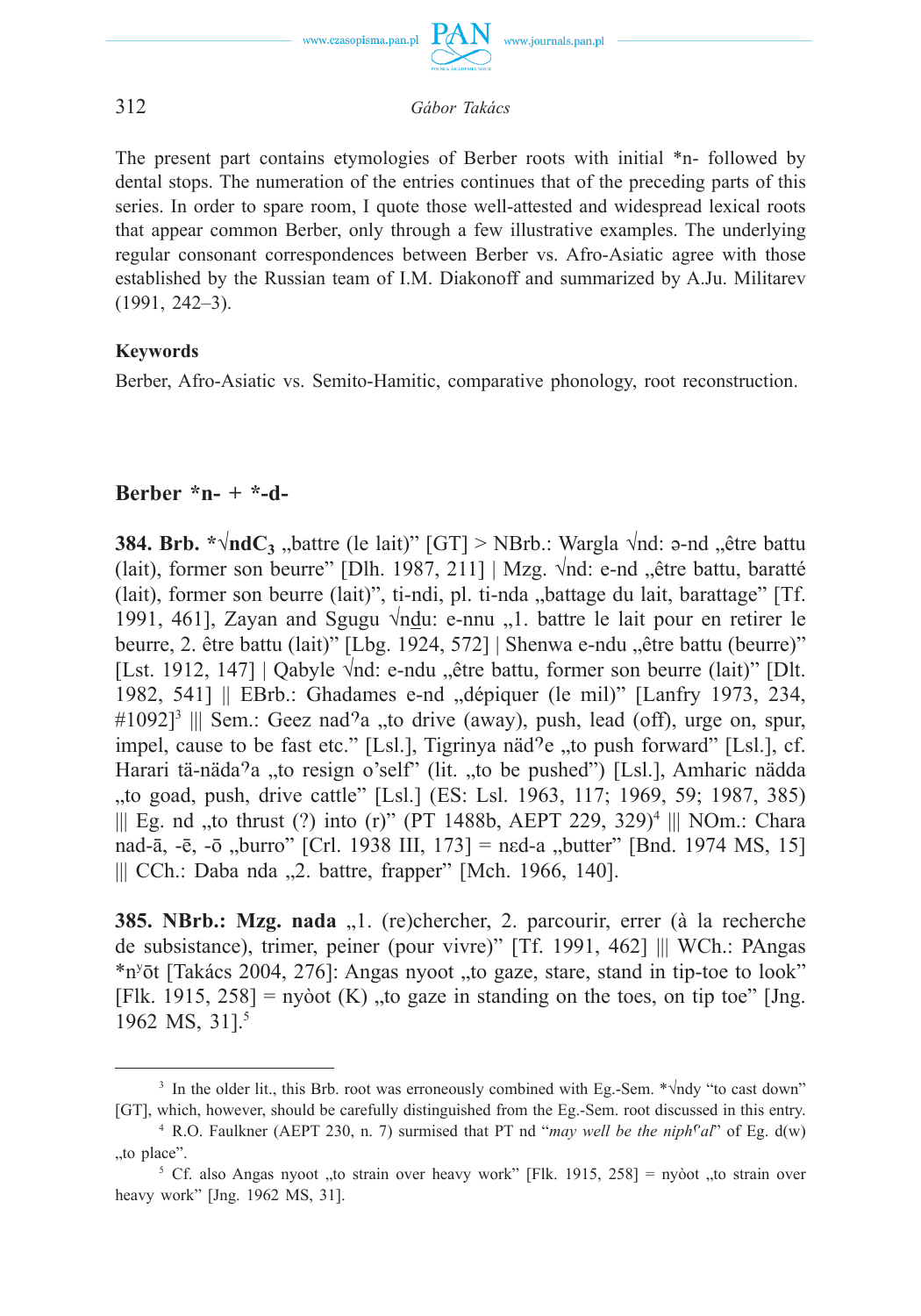

*Some Berber Etymologies XI* 313

**386. WBrb.: Zenaga √ndr: e-nder** "brûler, flamber" [Bst. 1909, 247] = (ə)-ndər  $\sim$  ə-ndər  $\sim$  ė-ndər  $\sqrt{s}$ (se) brûler, flamber" [Ncl. 1953, 228] ||| ES: Tigre nädra  $\sqrt{s}$ to burn heavily", Tigrinya näddärä "to take fire, be angry" (ES: Lsl. 1982, 55). Borrowing excluded, since no Ar. reflex is known.

# **Berber \*n- + \*-t-**

**387. Brb.**  $*\sqrt{\text{ntC}_3}$  to push"  $[GT] > NBrb$ .: Shilh ntu "pousser" [Jordan 1934, 97] | Qabyle √nt: e-ntu "être enfoncé, fiché, s'enfoncer", sse-ntu "piquer, enfoncer, planter" [Dlt. 1982, 580] || WBrb.: Zenaga e-nti "piquer (sans pénétrer)" [Cohen-TC 2000, 285]  $\parallel \parallel$  Eg. ntj "in Bedrängnis sein, gefangen sein" (NK hapax: Pap. Torino 1882, 5:1, Wb II 351,  $6$ ) = "to be choked or stifled" (Grd. 1956, 15 with a  $2<sup>nd</sup>$  example) = "être oppressé" (AL 78.2271) = "to be choked, stifled" (DLE II 38) = "erwürgt, erstickt, bedrückt werden" (GHWb 440).

**388. SBrb.: EWImd.**  $\check{a}$ **-nțu and Ayr**  $\check{a}$ **-nțu ~**  $\check{a}$ **-nțu**  $\Box$ **! être commencé,** commencer (intr.), 2. (Ayr) être solidement fixé (poteau, arbre, personne), bien installé, établi, solidement enraciné, avoir fait un bon début" [PAM 2003, 629] ||| Eg. ntt "herstellen mit Bezug auf Bauen" (GR, Wb II 357, 5) = "enfermer dans des limites  $(?)$ " (Meeks 1977, 88, fm. 6)<sup>6</sup>.

**389. SBrb.: EWlmd. and Ayr t<sub>2</sub>-nte**, pl. t<sub>2</sub>-nta-wen , femelle, être de sexe feminin etc." [PAM 2003, 629] ||| PCu. \*nat- "woman" [Bnd. 1994, 1163, #98]  $>$  LECu.: Oromo nadd-ēn, pl. nadd- $\bar{o} \sim$  nadd-ēniwōn "woman, lady" [Gragg] 1982, 298] || SCu.: Dahalo náṭ-a, pl. naṭ-o, -e "woman, wife" [EEN 1989, 39]<sup>7</sup>.

**390. NBrb.: Mzg.** √nt: **i-nit** "avoir des envies, des caprices (femme enceinte), être en état de grossesse (femme)", ti-nit "état de grossesse" [Tf. 1991, 504] ||| Sem.: Ar.  $\sqrt{nt}$ ?: nata<sup>9</sup>a I .,1. être haut, élevé, 3. enfler (plaie, abcès), 4. avoir grandi et être nubile (une jeune fille)",  $\sqrt{n}$ tw: natā I "enfler (n memre du corps)", X "enfler et aboutir (un abcès)" [BK II 1195, 1199].

**391. Brb.**  $*\sqrt{nt}$  , to pluck"  $[GT] > NBrb$ . Izdeg ntef , arracher, épiler, plumer" [Mrc. 1937, 23, 105, 196] | Mzab ə-ntəf "arracher (en tirant), cueillir (en tirant), épiler, peler" [Dlh. 1984, 141], Wargla a-ntaf "arracher en tirant, extraire, épiler, plumer, cueillir" [Dlh. 1987, 228] || EBrb.: Ghadames e-ntəf "1. rompre en menus

<sup>&</sup>lt;sup>6</sup> D. Meeks (l.c.) explained the GR verb from his unattested Eg.  $*$ nt "évoquent l'idée d'enfermer, d'enclore" deduced from nt "ficeler", ntnt "vessie", ntnt "diaphragme", snt "tracer les fondations sur le sol" etc.

<sup>&</sup>lt;sup>7</sup> Ch. Ehret (1980, 184, #2) compared it with Iraqw nacaca "smooth" (which is to me semantically unacceptable) in order to set up SCu. \*naṭa "woman".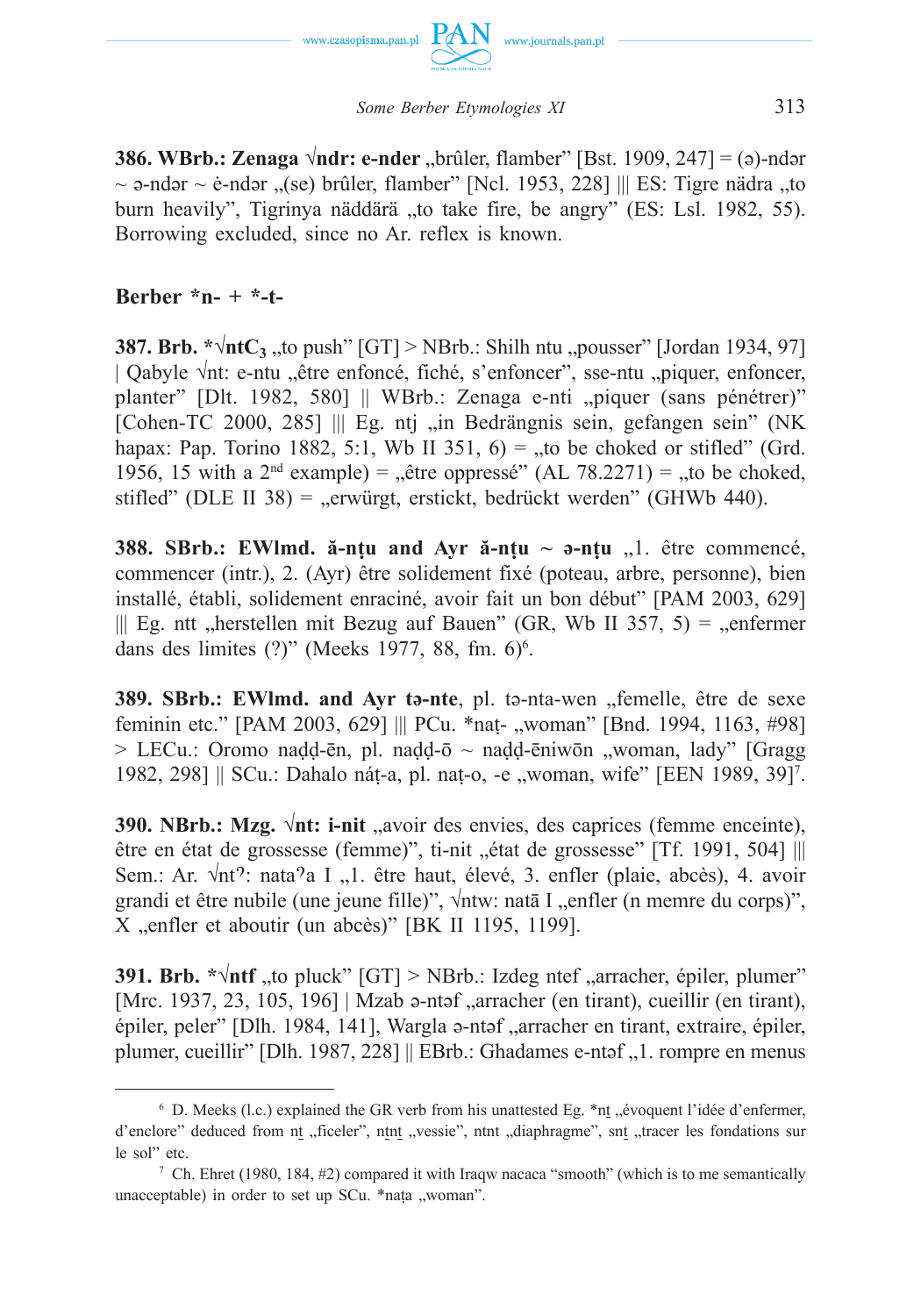

morceaux (pain), 2. enlever brin à brin, morceler, désagréger, 3. arracher" [Lnf. 1973, 250, #1177] || SBrb.: EWlmd.-Ayr năntăf "être réécorché et ouvert de nouveau (blessure, plaie, égratignure)" [PAM 2003, 630] ||| Sem. \*√ntp:<sup>8</sup> Syr. nətup "to pull, draw out"  $[Ls]$  | Ar. natafa I  $\ldots$ 1. arracher, tirer (le poil, les plumes, la laine)", II "arracher avec force, une grande quantité (de poil, de laine, de plumes) à la fois" [BK II 1193] = V, VIII "perdre les cheveux, les poils, ceux de la barbe, les plumes" [Dozy II 639] = I "to pluck out, pull out, tear out" [Lsl.], Dathina ntf "arracher (se dit surtout des poils, d'une épine)" [GD 2741], Yemeni Ar. nataf "to catch, snatch away, tear out (hair), cut (wings)", nitif "to pick (bird), pluck off" [Piamenta 1990, 478], S'a<sup>c</sup>dah (Yemen) nataf "Vögel rupfen" [Behnstedt 1987, 305] || Harsusi netōf "to pluck (hair)" [Jns. 1977, 98], Jibbali ntof , to pluck (hair, e.g. from the armpits and pubes, of women; older, religiously inclined men sometimes pluck their body-hair)" [Jns. 1981, 196], Mehri nətūf "to pluck (hair)" [Jns. 1987, 303], Soqotri sénítəf "to pluck slowly, bit by bit" [Jns.]  $\parallel$  Geez nat(t)afa , to tear to pieces, tear apart, lacerate, cut asunder, pluck out, spoil, deface, rob, open cotton balls" [Lsl.], Amharic nättäfä "to tear apart (cotton or the like)" [Lsl.], Tigre nätfa "to cut off" [Lsl.]  $(Sem.: Lsl. 1982, 57: 1987, 407)$  ||| Eg. ntf (NE) vs. met. var. nft (Med.)  $\Omega$  (den Gefesselten) losbinden" (Wb II 356, 9) = "to loosen, untie, let loose" (Grd. 1911, 26, fn. 16; 1956, 15-16) = "to release, unharness" (Leitz 1999, 100)<sup>9</sup> > Dem. ntf "lösen" (DG 232:4) > Cpt.: (SLB)  $NOT4$ , (SB)  $NOY4T$  "to loosen, dissolve" (CD 232a; CED 111) = "lösen, erschlaffen" (KHW 129) = "délier" (DELC 147). From AA \* $\sqrt{ntf}$ , 1. to loosen, 2. pluck, 3. tear (in general)" [GT]. Of biconsonantal origin?10

**392. SBrb.**  $*\sqrt{n}$ **tz** "to pull out" [GT] > Hgr. e-nteh "arracher, détacher en tuant avec force et faisant effort" [Fcd. 1951-2, 1424] =  $\alpha$ -nt $\alpha$ h "arracher" [Prs.], Nslm. a-ntəz "arracher" [Prs.], EWlmd.-Ayr a-ntəz "1. arracher, 2. arracher et tirer à soi" [Bst./PAM 2003, 631], Ghat a-ntaž "arracher" [Bst.] (SBrb.: Prs.) 1969, 84,  $#562$ ) ||| Sem.: Ar.  $\sqrt{nt}$  I ...1 tirer, extraire ggch., arracher (p.ex. une épine du pied, l poil, etc.), 2. tirer et chercher à enlever, p.ex. la viande avec

<sup>&</sup>lt;sup>8</sup> There is a Sem. root var. with \*-t-, cf. Akk. nat/tāpu "herausreißen" [AHW 767] = ntp  $\lceil$ , 1. (I) to tear out, 2. (IV) be plucked, torn out"  $[CAD n2, 128] =$  to tear out, i.a., reeds"  $[Hnrg, 1991, 691]$ Samaritan Aramaic ntp "extraction, drawing" [Tal 2000, 521] | Yemeni Ar. ntf (so, -t-): naṭaf "er hat geöffnet" [Behnstedt 1993, 204–5]  $\parallel$  Soqotri ntf , casser" [Lsl. 1938, 266].<br><sup>9</sup> Its equation with a certain WCh. \*tVf- "to tie" (suggested in OS 1992, 199 and HSED #2409)

cannot be accepted.

<sup>&</sup>lt;sup>10</sup> The third radical may be a root ext. as supposed in Sem. studies (GD 2741; Ehret 1989, 183, #56; Piamenta l.c. supra; Voigt 1997, 173), cf. Sem. \* $\sqrt{n}$ k, ablösen" [GB 531] = "to pull out" [Lsl. 1987, 407] as well as Hbr.  $\sqrt{n}$ tš,  $\sqrt{n}$ ts,  $\sqrt{n}$ ts,  $\sqrt{n}$ th,  $\sqrt{n}$ tr (all with the basic sense "to separate"), or Dathina  $\sqrt{ntq}$ , arracher, tirer",  $\sqrt{ntk}$ , arracher" [GD 2741].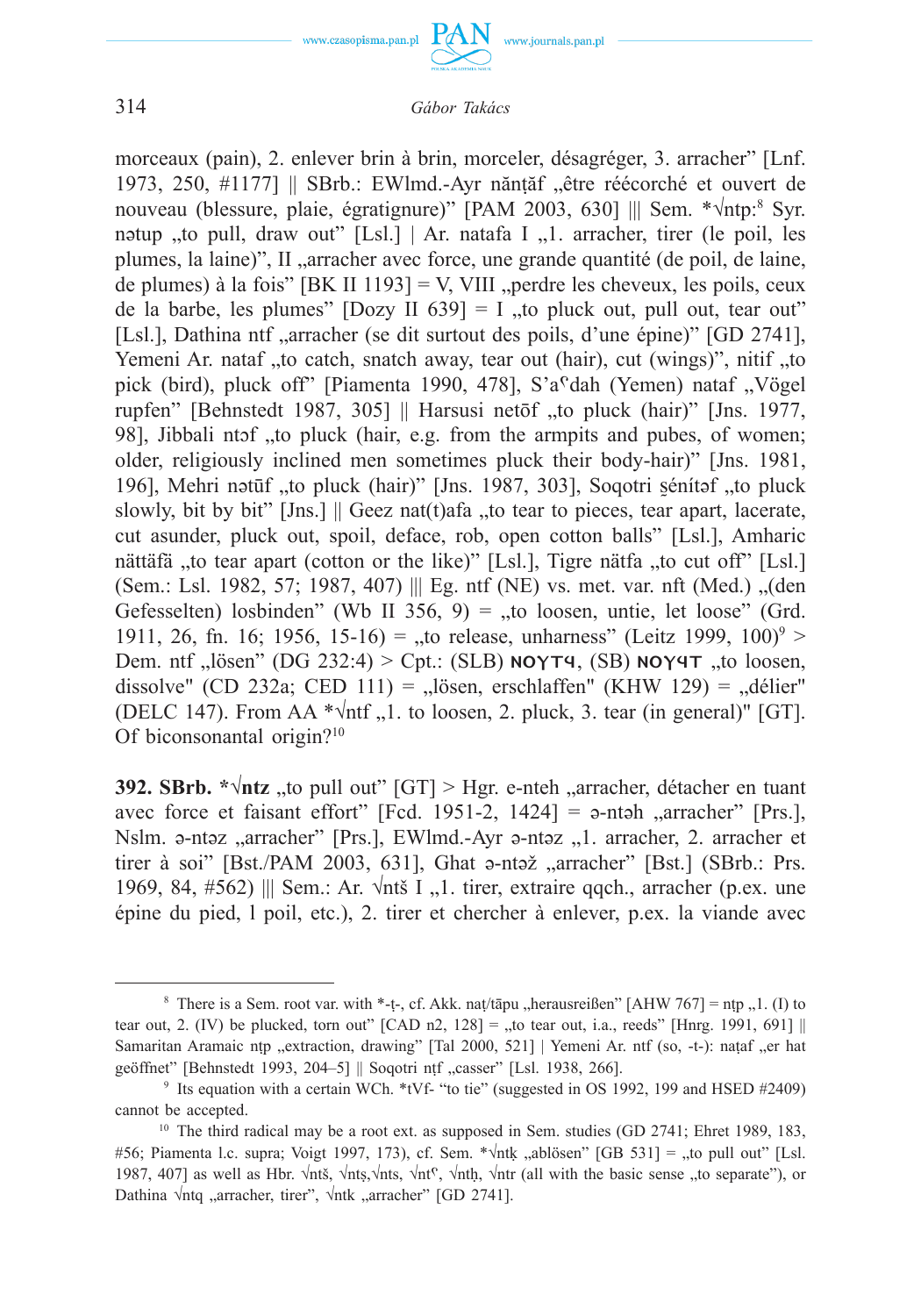

*Some Berber Etymologies XI* 315

le bec", mi-ntāš- "instrument avec lequel on arrache ou épile" [BK II 1193]. Borrowing excluded for phonological reasons.

**393. NBrb.: Wargla ə-ntəl** "s'esquiver, s'enfuir en courant" [Dlh. 1987, 228] ||| Sem.: Ar. √ntl "hervorspringen (aus einer Reihe)" [GB pace Barth, ZDMG 43, 188], Yemeni Ar.  $\sqrt{nt}$  X  $\sqrt{nt}$  to rush out of the lines" [Piamenta 1990, 478].

# **Berber \*n- + \*-ḍ-**

**394. Brb. \*√nd** "to search (?)" [GT]: NBrb.: Zwawa √nd: naḍi "chercher", a-naḍi "recherche" [Bst. 1890, 321] || SBrb.: EWlmd.-Ayr i-naḍ "i.a. discuter de (l'un avec l'autre pour parvenir à une décision), se consulter (au sujet de), être appelé à l'aide, être associé, convoqué (guerrier)" [PAM 2003, 590], Ghat ta-nat, pl. či-nad-in "conseil, avis" [Nhl. 1909, 131]  $\parallel$  Sem.: Ar. nss I  $\Box$ 8. interroger qqn. minutieusement, le presser de questions" [BK II  $1267$ ] =  $\mu$  to go to the utmost point in questioning or asking, importune the man in questioning or asking, and urge s'one to tell the utmost that he knew, to question or ask the man respecting a thing so as to elicit the utmost that he possessed" [Lane 2797]  $\parallel$  MSA: Jibbali ni $22$  leš "he pumped him for information", san $2e^{i\phi}$  (l-) "to ask secretly, make discreet inquiries" [Jns. 1981, 200], Mehri šənŝáwź, "to ask secretly, make discreet enquiries" [Jns. 1987, 309-310] ||| Eg. nd , fragen, beraten" (PT-, Wb II 370-1), ndnd "fragen" (MK, Wb II 232, 1-9)<sup>11</sup> ||| ECh.: Bidiya <sup>9</sup>inàd/<sup>9</sup>indù "demander, interroger" [AJ 1989, 82].

**395. NBrb.: Mzg. ndef** [Mzg. d ≤ AA \*¢] <sub>1</sub>, 0. être (r)avivé, irrité (plaie, blessure), se reuvrir, 2. souffrir d'une ancienne blessure, avoir une blessure qui s'est rouverte" [Tf. 1991, 466] ||| Sem.: Ar. √nṣf [Ar. s < AA \*ç] IV "7. faire vite,

 $11$  The etymology of Eg. nd has been disputed so far. Some of the authors have already surmised the connection of Eg. nd with some of the AA reflexes, although in either semantically or phonologically misleading contexts. A. Ember (1913, 118, #78), followed in GÄSW 168, #683, compared it with Ar.  $\sqrt{n}$ sh "to give advice, counsel, be sincere (friend)". W.F. Albright (1927, 223), followed in GÄSW 168, #683, combined Eg. ndnd with Ar. nğnğ I "to deliberate". C.T. Hodge (1966, 45, #38) equated it directly with Hausa nììcú "to come to one's senses" and nìcáccéé "person of reflection", which, however, belongs to a distinct AA root (below). V. Orel and O. Stolbova (HSED  $\#1825$ ) combined Eg. nd  $,$ to call" (!) with Ar. nss (but in the sense "to dictate (a letter)") and WCh.: Tumak na $\zeta$  "to chat", while at the same time (!) they (HSED #1854) identified Eg. nd with CCh.: Glavda nggw "to answer" and ECh.: Sokoro negi "shout". Ch. Ehret (1995, 321, #655) combined Eg. nd "to consult" with Ar. nṣṣ "to announce, state explicitly" (not in its meaning quoted above which stands much closer to that of Eg. nd) and nsh "to advise and admonish sincerely" at the same time! O. Stolbova (1996, 118) was the first to compare Eg. nd with Bidiya  $\sqrt{2}nl$ , although erroneously derived the latter from her Ch. \*naž-, to ask, tell". The dilettantic approach of some non-linguist Egyptologists (Maspero 1898, 137–9; Westendorf 1973, 137; Quack 2002, 182) explaining Eg. nd from the primary sense "ver-/zerreiben, mahlen" (OK-, Wb II 369–370) cannot be seriously considered.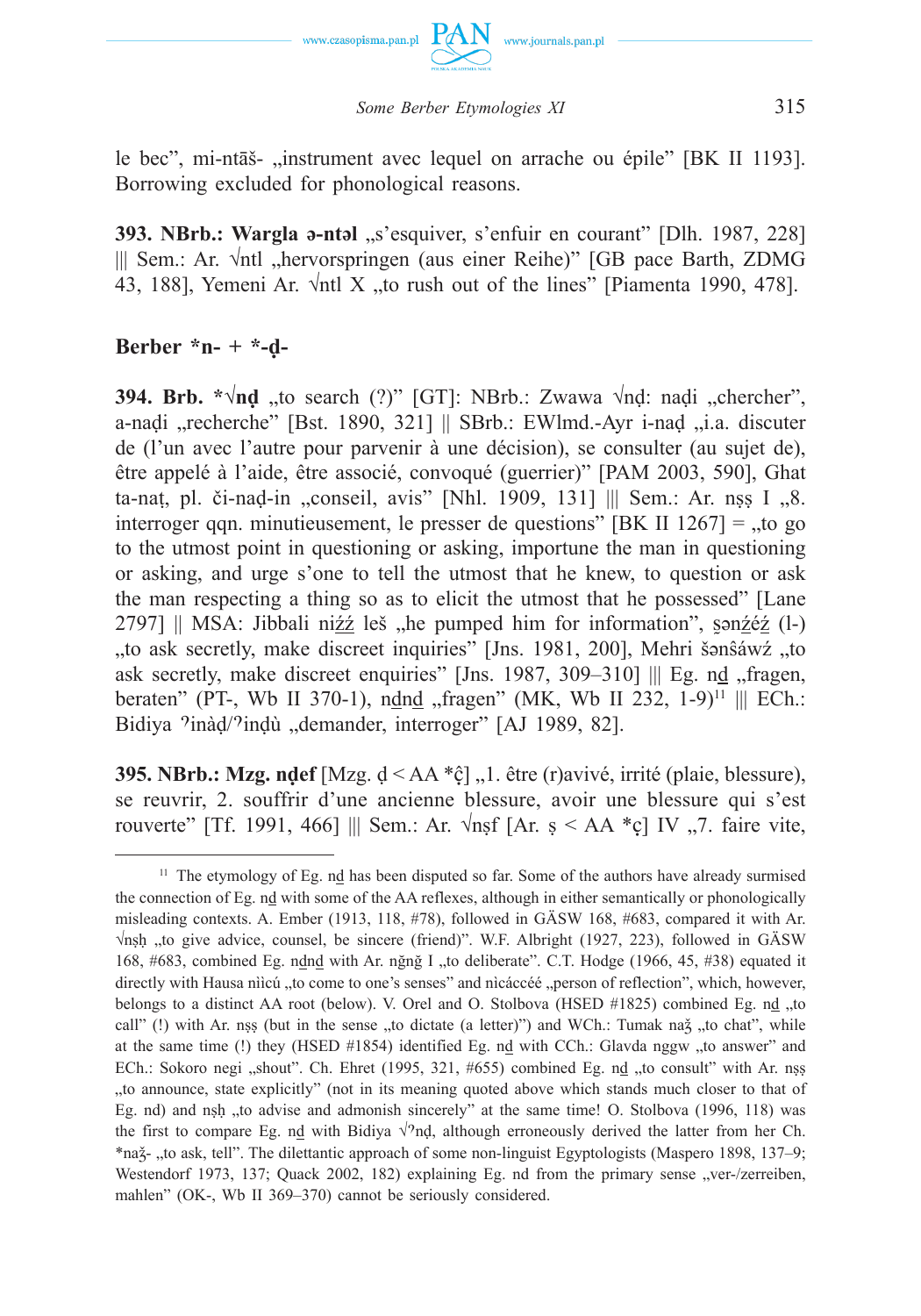

promptement, avoir été prompt et expéditif" [BK II 1273]<sup>12</sup>. For the glottal sibilant correspondences cf. Takács 2006, 48–63.

**396. Brb.**  $*\sqrt{\mathbf{a}}$  **to jump" [GT] > NBrb.: Shilh nder**  $\therefore$  **bondir, (se) démener"** [Jordan 1934, 95], Sus nder (sic, -d-), sauter" [Lst. 1921, 295] || SBrb.: EWlmd. and Ayr a-ndar "sauter vivement desa place, sauter en l'air, s'envoler (mouche etc.), sauter auprès avoir touché, sans pénétrer, rater (coup de feu, ruse)" [PAM 2003, 591] ||| Sem.: Dathina √ntr "sauter" [GD 2780], Yemeni Ar. natar "to jump" [Piamenta 1990, 488]<sup>13</sup> || ES \* $\sqrt{\pi}$ ntr ..to bounce, jump" [Lsl. 1960, 206]: Amharic näṭṭärä "to jump, bounce", Tigrinya näṭärä "to jump (around)", Gurage (Gyeto dialect) näṭärä vs. (Musher, Masqan, Gogot, Soddo) näṭṭärä "to jump around, bounce, skip around" (ES: Lsl. 1987, 408; Sem.: Lsl. 1979 III 464).

**397. SBrb.: Ayr a-nḍər**, pl. ə-nḍər-ăn "déchirure, fente, blessure" [PAM 2003, 591] ||| Sem.: Soqotri nsr: nó-ti-sar (refl. t-stem) "être déchiré, se fendre" [Lsl. 1938, 272] = "to be torn" [Lsl. 1987] || Geez nadara  $\sim$  nasara "to rip up, tear off, rend, separate, split" [Lsl. 1987, 387] = naḍara "briser" [Lsl. 1938], Tigre näčra "to tear asunder" [Lsl.] ||| Eg. ndr (GW) "ostracon" (NE, DLE II 44; GHWb  $450$ ) = "éclat de pierre" (AL 79.1965), cf. nd 3 "Splitter o.ä. (von Holz und Stein)" (MK, NE, Wb II 377, 7-9) = "twig, splinter of wood" (Ember) = "chip (of wood, stone), flakes (of limestone on which inscriptions are written), splinter, nd3 of stone (employed for building, must be sizeable fragment, perhaps used for core masonry" (Harris 1961,  $27$ ) = "éclat de pierre, osracon" (Aufrère 1990, 101)<sup>14</sup> ||| NAgaw (from ES?): Bilin nacar "zerreißen, zerfleischen" [Rn. 1887, 283]. The underlying AA root might have been  $*\sqrt{n}$   $\hat{c}$  r  $\sim$   $*\sqrt{n}$   $\hat{c}$  r  $\hat{c}$ , to tear, split" [GT].

**398. SBrb.: Hgr. e-nḍer** "gider (gotelettes de bouillie qui cuit)" [Barrère 1994, 17] ||| Eg. nd 3d 3, wallen (auch mit Bezug auf das Herz)" (Med., GHWb 449,

<sup>&</sup>lt;sup>12</sup> For the semantic shift cf., e.g., IE \*gweiw- ,,to live" > French vite, English quick.

<sup>&</sup>lt;sup>13</sup> A root var. with  $*$ m- is represented by Ar. matara  $\mathcal{A}$ . marcher d'un pas rapide (se dit d'un cheval), 7. s'abattre avec rapidité en descendant des airs (se dit d'un oiseau)" [BK II 1122], which was combined in HSED 393, #1819 with CCh.: Glavda mdar "to run (away), flee, go away" [Rapp & Benzing 1968, 65].

<sup>&</sup>lt;sup>14</sup> A. Ember (1912, 87; ESS §11.a.39) combined Eg. nd3 with Hbr. nēser "Schoß, Sprößling, Wurzelschoß"  $[GB 519] =$  "twig, rod"  $[Ember] =$  "sprout, offshoot"  $[KB 718]$ , which is misleading, since the latter originates in Hbr.  $\sqrt{n}$ sr ~ Ar. ndr "glänzen, grünen" [GB] = "to shine, thrive" [KB]. Accepting this inner Sem. derivation of the Hbr. word, F. von Calice (GÄSW 102, #428) assumed in Eg. nd3 a Sem. loanword! Others (Edel in AÄG lxiv; Vrg. 1973 Ib, 156 pace Fecht), in turn, saw in Eg. nd 3 a prefix n- attached to an unattested  $d \text{d} > (S) \times H$ , (B)  $\times H$ , eclat". A. Militarev (MM 1983, 199) too, surmised in Eg. nd3 an n- prefix, which he affiliated with Sem.  $*$ tVr(r)- "кремень", \* $\sqrt{tr}$ - "to cut", and and LECu.: Oromo čiri "отрезать".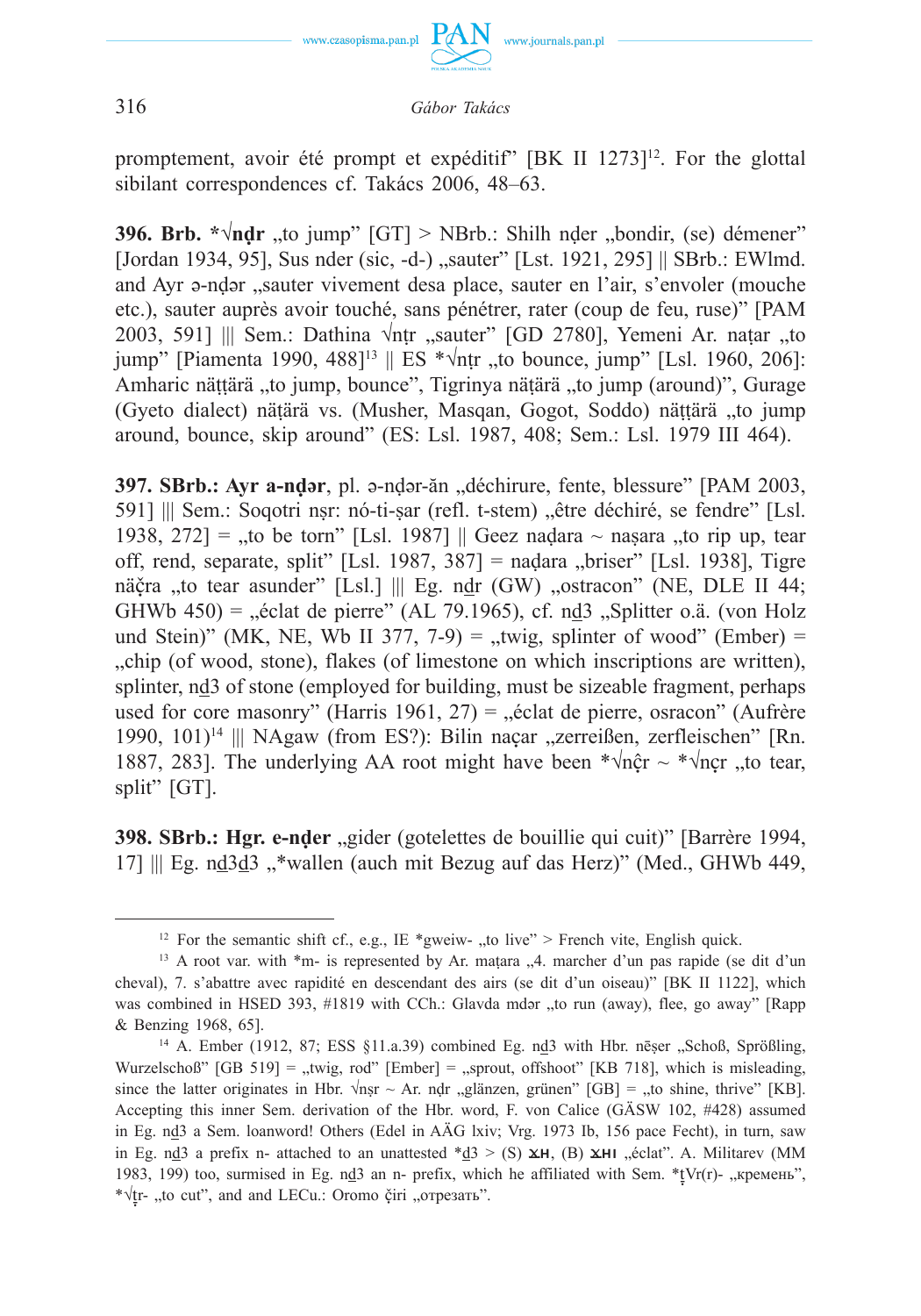

cf. Wb II 377, 13), nd3d3 $i$ t "Aufwallen (des Herzens)" (Med., GHWb 449, cf. Wb II 377, 14).

**399. NBrb. √nḍr** "to cast" [GT]: Tuzin, Iboqqoyen, Ikhebdanen, Bottiwa √nḍr  $j$ ieter" [Biarnay 1917, 98], Wargla  $\sqrt{ndr}$ : əndər  $j$ . (laisser) tomber, faire tomber, 2. par ext.: faire une fausse couche, (faire) avorter" [Dlh. 1987, 213] ||| Eg. \*ndr (so far unattested)<sup>15</sup>, a possible ancient source yielding Cpt. (SL)  $NOY \& E$ , (SBF)  $NOYX$  "werfen, legen", qual. "liegen", (S)  $NOYX \in BDOX$  "weglegen, aussenden, abweisen, wegwerfen" (KHW 137)16.

**400. NBrb.: Mzg.**  $\sqrt{n}$ **dw: ndew ~ ndu**  $\Box$  lâcher (couture, point de couture, point de couture), être décousu (vêtement)" [Tf. 1991, 469] ||| Sem.: Ar. naḍā I "1. ôter (son vêtement), 2. dépouiller qqn. de son vêtement, 3. tirer (p.ex. le sabre du fourreau, sortir la verge du fourreau d'un cheval)" [BK II 1282].

## **Abbreviations of language names**

(A): Akhmimic, AA: Afro-Asiatic, Akk.: Akkadian, Ar.: Arabic, Aram.: Aramaic, (B): Bohairic, Bed.: Bed'awye, Brb.: Berber, Ch.: Chadic, CCh.: Central Chadic, CT: coffin texts, Cu.: Cushitic, E: East(ern), Eg.: Egyptian, ECh.: East Chadic, ECu.: East Cushitic, EWlmd.: East Tawllemmet, (F): Fayyumic, GR: Greek (Ptolemaic) and Roman Period, GW: syllabic or group-writing, Hbr.: Hebrew, HECu.: Highland East Cushitic, Hgr.: Ahaggar, Jbl.: Jibbali, (L): Lycopolitan (or Subakhmimic), LECu.: Lowland East Cushitic, Lit.: literary texts, LP: Late Period, M: Middle, MK: Middle Kingdom, MSA: Modern South Arabian, Mzg.: Tamazight, N: North, NBch.: North Bauchi, NBrb.: North Berber, NK: New Kingdom, NOm.: North Omotic, Nslm.: Taneslemt, O: Old, OEg.: Old Egyptian, OK: Old Kingdom, Om.: Omotic, PCh.: Proto-Chadic, PCu.: Proto-Cushitic, PT: pyramid texts, Qbl.: Qabyle, S: South(ern), (S): Sahidic, Samar.: Samaritan, SBrb.: South Berber, Sem.: Semitic, Tna.: Tigrinya, W: West(ern), WBrb.: West Berber, WCh.: West Chadic, Zng.: Zenaga.

## **Abbreviations of language names**

AJ: Alio & Jungraithmayr, Alb.: Albright, BK: Biberstein Kazimirsky, Bnd.: Bender, Brn.: Biarnay, Bst.: Basset, Crl.: Cerulli, Dlh.: Delheure, Dlt.: Dallet, EEN: Ehret & Elderkin & Nurse, Ehr.: Ehret, Fcd.: Foucauld, Flk.: Foulkes, GB: Gesenius & Buhl, Grd.: Gardiner, GT: Takács, Hnrg.:

16 L. Reinisch (1887, 287) combined the Cpt. word with Sem. \*√nṣl, cf. esp. Yemeni Ar. √nṣl I "to throw away, take off, squander", III "to disjoin, disconnect, take apart, dispount, detatch" [Piamenta] 1990, 488], which is, alternatively in principle, possible.

<sup>&</sup>lt;sup>15</sup> The Eg. etymon of the Cpt. root has been debated. W.M. Müller (RT 31, 1909, 194 and fn. 3), followed by W. Spiegelberg (in his KHW 86), G. Burkard (1977, 39 and fn. 3), W. Vycichl (1990, 231 contra DELC 152), and Ch. Ehret (1995, 324,  $#631$ ), explained it from Eg. ndrj "packen, fassen" (OK-, Wb II 382–3), which Müller still misrendered as "to strike (down)" (rightly corrected by K. Sethe in his ÜKAPT VI 147), which was rightly rejected by the authors of Wb (cf. Vrg. 1950, 291), W. Vycichl (in his DELC 152), J. Osing (NBÄ 839, n. 1132 contra Osing 1998, 96 and 201, n. g), and S.D. Schweitzer (2003, 240, fn. 29). W. Westendorf (KHW 137, also fn. 1), in turn, assumed its derivation either from Eg. ndr "zimmern" (allegedly pace Müller, whose suggested basic sense was, however, different) or nd3 "Splitter" (MK, NE, Wb II 377, 7-8).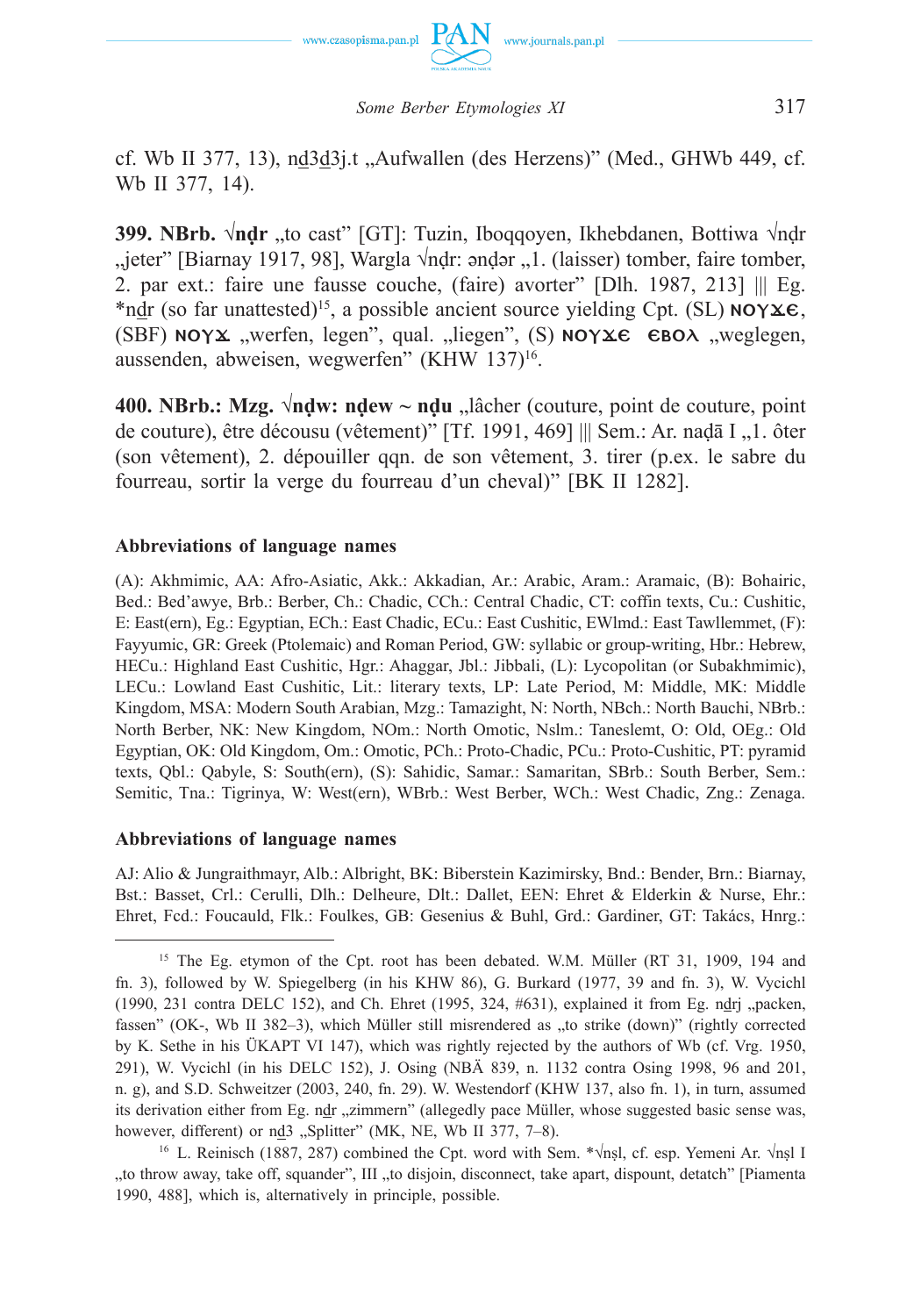

Huehnergard, JA: Jungraithmayr and Adams, Jng.: Jungraithmayr, Jns.: Johnstone, KB: Koeehler & Baumgartner, Lbg.: Loubignac, Lnf.: Lanfry, Lsl.: Leslau, Lst.: Laoust, Mch.: Mouchet, Mlt.: Militarev, MM: Majzel' and Militarev, Mrc.: Mercier, Ncl.: Nicolas, Nhl.: Nehlil, OS: Orel & STolbova, PAM: Prasse & Alojaly & Mohamed, Prs.: Prasse, RB: Rapp & Benzing, Rn.: Reinisch, Stl.: Stolbova, Stz.: Satzinger, TC: Taïne-Cheikh, Tf.: Taïfi, Tlm.: Tilmatine, Vrg.: Vergote, Vcl.: Vycichl, Wst.: Westendorf.

## **Quoted literature**

AÄG = Edel, E.: Altägyptische Grammatik. Roma, 1955., Pontificium Institutum Biblicum.

AEPT = Faulkner, R.O.: The Ancient Egyptian Pyramid Texts. I. Oxford, 1969., Clarendon Press.

AHW = Soden, W. von: Akkadisches Handwörterbuch. I–III. Wiesbaden, 1965–1981., Otto Harrassowitz.

AION = Annali, Istituto Orientali di Napoli

- AL I-III = Meeks, D.: Année lexicographique. Égypte ancienne. Tome 1–3 (1977–1979). 2ème édition. Paris, 1998., Cybele.
- Albright, W.F.: Notes on Egypto-Semitic Etymology. III. = Journal of the American Oriental Society 47 (1927), 198–237.
- Alio, Kh. & Jungraithmayr, H.: Lexique bidiya. Frankfurt am Main, 1989., Vittorio Klostermann.
- Aufrère, S.: L'univers minéral dans la pensée égyptienne. Vol. I–II. BdÉ 105. Le Caire, 1990., 1991, IFAO.
- Barrère, D.: Supplément au dictionnaire touareg-français du Père Charles du Foucauld. MS. 1994.
- Basset, R.: Loqmân berbère avec quatre glossaires et une étude sur la légende de Loqmân. Paris, 1890., Ernest Leroux.
- Basset, R.: Le dialecte de Syouah. Paris, 1890., Ernest Leroux.
- Basset, R.: Mission au Sénégal. Tome I. Étude sur le dialecte zenaga. Paris, 1909., Ernest Leroux.
- Behnstedt, P.: Die Dialekte der Gegend von S'a<sup>c</sup>dah (Nord-Jemen). Wiesbaden, 1987., Harrassowitz.
- Behnstedt, P.: Glossar der jemenitischen Dialektwörter in Eduard Glasers Tagebüchern (II, III, VI, VII, VIII, X). Wien, 1993., Verlag der Österreichischen Akademie der Wissenschaften.
- Bender, M. L.: Word and Phrase List for Fieldwork in Western Ethiopia (rev. 1974). Chara I. MS. 1974.
- Bender, M. L.: The Mystery Languages of Ethiopia. = Marcus, H. (ed.): New Trends in Ethiopian Studies. Vol. 1. Lawrenceville, 1994., Red Sea Press. Pp. 1153–1174.
- Biarnay, S.: Étude sur les dialectes berbères du Rif. Lexique, textes et notes de phonétique. Paris, 1917., Ernest Leroux.
- Burkard, G.: Textkritische Untersuchungen zu ägyptischen Weisheitslehren des Alten und Mittleren Reiches. Wiesbaden, 1977., Otto Harrassowitz.
- CAD = The Assyrian Dictionary of the Oriental Institute of the University of Chicago. Vol. 1–21. Glückstadt & Chicago, Since 1956, J.J. Augustin, The Oriental Institute of the University of Chicago.
- CD = Crum, W.E.: A Coptic Dictionary. Oxford, 1939., Oxford, 1939., Oxford University Press.
- CED = Černý, J.: Coptic Etymological Dictionary. London, Cambridge, 1976., Cambridge University Press.
- Cerulli, E.: Studi etiopici. III. Il linguaggio dei Giangerò ed alcune lingue Sidama dell'Omo (Basketo, Ciara, Zaissè). Roma, 1938., Istituto per l'Oriente.
- Cohen, D. & Taine-Cheikh, C.: À propos du zénaga. Vocalisme et morphologie verbale en berbère. = Bulletin de la Société de Linguistique de Paris 95/1 (2000), 267–320.
- Dallet, J.-M.: Dictionnaire qabyle-français. Parler des At Mangellat (Algerie). Paris, 1982., SELAF (Société d'études linguistiques et anthropologiques de France).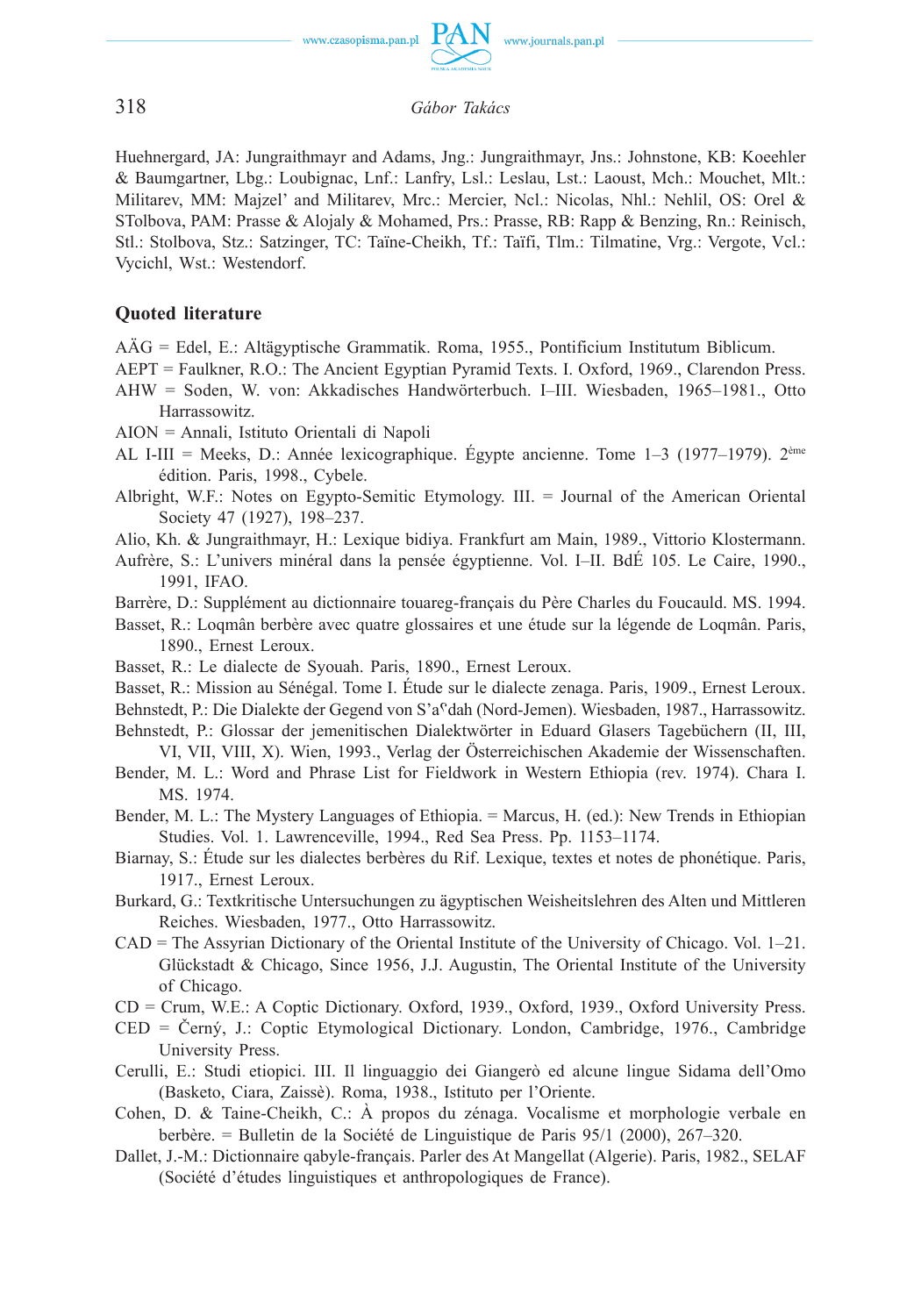

DELC = Vycichl, W.: Dictionnaire étymologique de la langue copte. Leuven, 1983., Peeters.

- Delheure, J.: Dictionnaire mozabite-français. Paris, 1984., Société d'Études Linguistiques et Anthropologique de France (SELAF).
- Delheure, J.: Dictionnaire ouargli-français. Paris, 1987., Société d'Études Linguistiques et Anthropologique de France (SELAF).
- DG = Erichsen, W.: Demotisches Glossar. Koppenhagen, 1954., Ejnar Munksgaard.
- DLE = Lesko, L.H.: A Dictionary of Late Egyptian. Volume I, II, III, IV. Berkeley, 1982., 1984., 1987., 1989. B.C. Scribe Publications.
- Dozy, R.: Suppléments aux dictionnaires arabes. Tome I–II. Leiden, Paris, 1881., E.J. Brill, Maisonneuve.
- Ehret, Ch.: The Historical Reconstruction of Southern Cushitic Phonology and Vocabulary. Berlin, 1980., Dietrich Reimer Verlag.
- Ehret, Ch.: Proto-Cushitic Reconstruction. = Sprache und Geschichte in Afrika 8 (1987).
- Ehret, Ch. & Elderkin, E.D. & Nurse, D.: Dahalo Lexis and Its Sources. = Afrikanistische Arbeitspapiere 18 (1989), 5–49.
- Ehret, Ch.: The Origin of the Third Consonants in the Semitic Roots. An Internal Reconstruction Applied to Arabic. = Journal of Afroasiatic Languages 2/2 (1989), 107–202.
- Ehret, Ch.: Reconstructing Proto-Afroasiatic (Proto-Afrasian). Vowels, Tone, Consonants, and Vocabulary. Berkeley, Los Angeles, California, 1995., University of California.
- Ember, A.: Notes on the Relation of Egyptian and Semitic. = ZÄS 50 (1912), 86–90.
- Ember, A.: Kindred Semito-Egyptian Words. New Series. = ZÄS 51 (1913), 110–121.
- FD = Faulkner, R.O.: A Concise Dictionary of Middle Egyptian. Oxford, 1962., Clarendon Press.
- Foucauld, Ch. de: Dictionnaire touareg-français, dialecte de l'Ahaggar. Vol. I–IV. Paris, 1951–52., Imprimerie Nationale de France.
- Foulkes, H.D.: Angass Manual. Grammar, Vocabulary. London, 1915., Kegan Paul, Trench, Trübner and Co.
- Gardiner, A.H.: Egyptian Hieratic Texts. Series I: Literary Texts of the New Kingdom. Part I: The Pap. Anastasi I and the Pap. Koller Together With the Parallel Texts. Leipzig, 1911., J.C. Hinrichs'sche Buchhandlung.
- Gardiner, A.H.: A Pharaonic Encomium (II). = JEA 42 (1956), 8–20.
- GÄSW = Calice, F. von: Grundlagen der ägyptisch-semitischen Wortvergleichung. Wien, 1936., Selbstverlag des Orientalischen Institutes der Universität Wien.
- GB = Gesenius, W. (bearbeitet von Buhl, F.): Hebräisches und aramäisches Handwörterbuch über das Alte Testment. Unveränderter Neudruck der 1915 erschienenen 17. Auflage. Berlin, Göttingen, Heidelberg, 1962., Springer-Verlag.
- GD = Landberg, Le Comte de: Glossaire datînois. Vol. I–III. Leiden, 1920., 1923., 1942., E.J. Brill.
- GHWb = Hannig, R.: Grosses Handwörterbuch Ägyptisch-Deutsch (2800–950 v. Chr.). Mainz, 1995., Verlag Philipp von Zabern.
- Gragg, G.: Oromo Dictionary. East Lansing, Michigan, 1982., Michigan State University.
- Harris, J.R.: Lexicographical Studies in Ancient Egyptian Minerals. Berlin, 1961., Akademie-Verlag.
- Hodge, C.T.: Hausa-Egyptian Establishment. = Anthropological Linguistics 8/1 (1966), 40–57.
- HSED = Orel, V.É. & Stolbova, O.V.: Hamito-Semitic Etymological Dictionary. Leiden, 1995., E.J. Brill.
- Huehnergard, J.: Further South Semitic Cognates to the Akkadian Lexicon. = Kaye, A.S. (ed.): Semitic Studies in Honor of Wolf Leslau on the Occasion of His Eighty-Fifth Birthday, November 14<sup>th</sup>, 1991. Volume I. Wiesbaden, 1991., Otto Harrassowitz. Pp. 690–713.
- JEA = Journal of Egyptian Archaeology
- Johnstone, T.M.: Ḥarsūsi Lexicon. London, 1977., Oxford University Press.
- Johnstone, T.M.: Jibbāli Lexicon. London, 1981., Oxford University Press.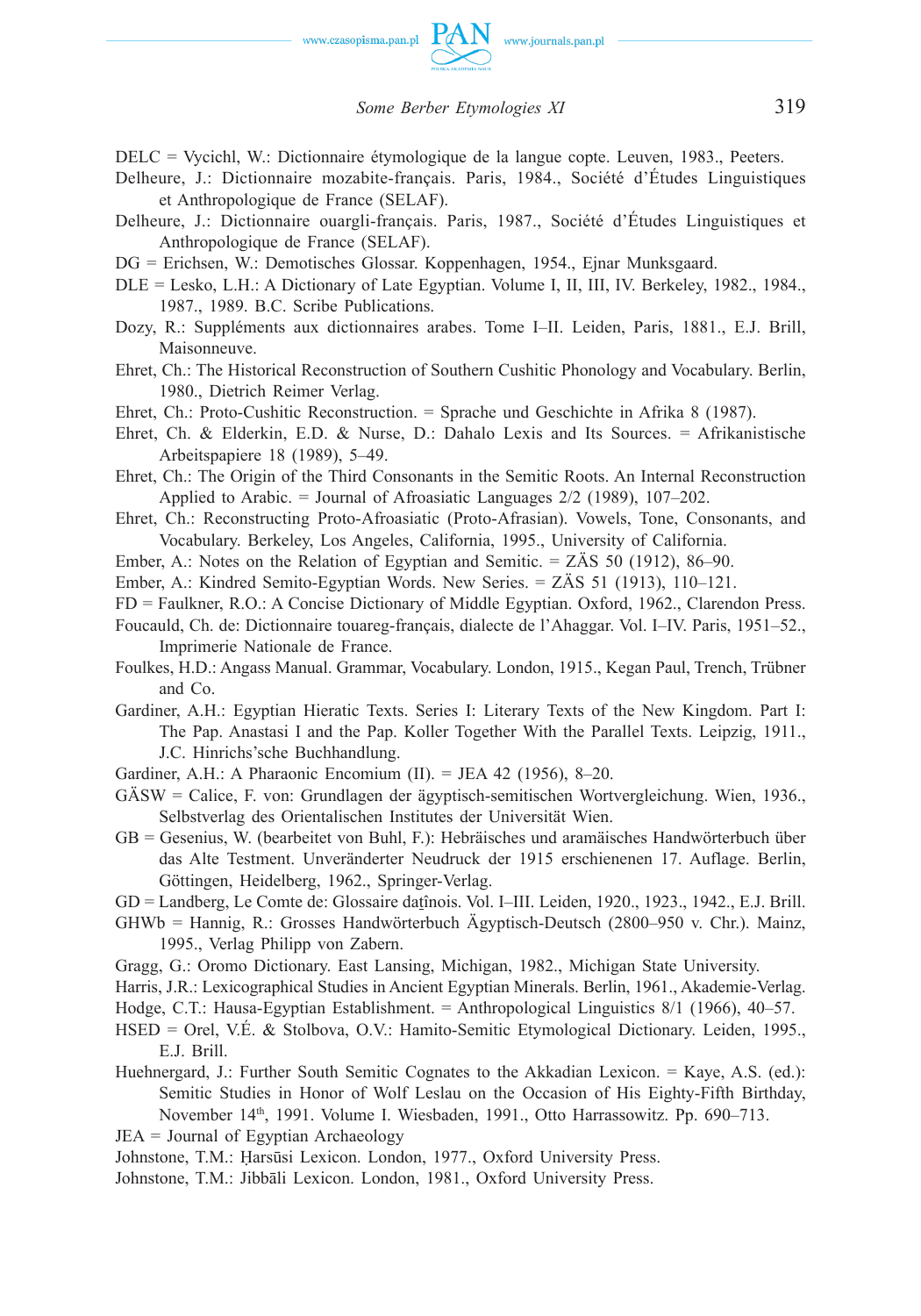

Johnstone, T.M.: Mehri Lexicon. London, 1987., University of London.

- Jordan, A.: Dictionnaire berbère-français (dialectes tašelhait) contenant 6.025 formes. Rabat, 1934., Éditions Omnia.
- Jungraithmayr, H.: Wörterbuch der Angas-Sprache. MS. 1962.
- KB = Koehler, L. & Baumgartner, W.: The Hebrew and Aramaic Lexicon of the Old Testament. I–V. Leiden, 1994–2000, E. J. Brill.
- KHW = Westendorf, W.: Koptisches Handwörterbuch. Heidelberg, 1977., Carl Winter Universitätsverlag.
- Lane, E.W.: An Arabic-English Lexicon. I–VIII. London & Edinburgh, 1863–93., Williams and Norgate.
- Lanfry, J.: Ghadames. II. Glossaire. Alger, 1973., Le Fichier Periodique.
- Laoust, E.: Étude sur le dialecte berbère du chenoua comparé avec ceux des Beni-Menacer et des Beni-Salah. Paris, 1912., Ernest Leroux.
- Laoust, E.: Cours de berbère marocain. Grammaire vocabulaire textes. Dialectes du sous du Haut et de l'Antiatlas. Paris, 1921., Augustin Challamel.
- Leitz, Ch.: Magical and Medical Papyri of the New Kingdom. Hieratic Papyri of the British Museum VII. London, 1999., British Museum Press.
- Leslau, W.: Lexique soqotri (sudarabique moderne), avec comparaisons et explications étymologiques. Paris, 1938., Librairie C. Klincksieck.
- Leslau, W.: Homonyms in Gurage. = Journal of the American Oriental Society 80/3 (1960), 200–217.
- Leslau, W.: Etymological Dictionary of Harari. Berkeley, Los Angeles, 1963., University of California.
- Leslau, W.: Hebrew Cognates in Amharic. Wiesbaden, 1969., Otto Harrassowitz.
- Leslau, W.: Southeast Semitic Cognates to the Akkadian Vocabulary. III. = Journal of the American Oriental Society 89 (1969), 18–22.
- Leslau, W.: Etymological Dictionary of Gurage (Ethiopic). Vol. III. Etymological Section. Wiesbaden, 1979., Otto Harrassowitz.
- Leslau, W.: North Ethiopic and Amharic Cognates in Tigre. = AION (Supplemento 31), vol. 42, fasc. 2 (1982), 1–86.
- Leslau, W.: Comparative Dictionary of  $Ge<sup>c</sup>ez$  (Classical Ethiopic). Wiesbaden, 1987., Otto Harrassowitz.
- Loubignac, V.: Étude sur le dialecte berbère des Zaïan et Aït Sgougou. Textes (deuxième section). Paris, 1924., Ernest Leroux.
- Majzel', S.S. (additions by and edited by Militarev, A.Ju.): Puti razvitija kornevogo fonda semitskih jazykov. Moskva, 1983., Nauka.
- Maspero, G.: Notes au jour le jour.  $-V =$  Proceedings of the Society of Biblical Archaeology 20 (1898), 123–141.
- Meeks, D.: Notes de lexicographie (§5–8). = Bulletin de l'Institut Français d'Archéologie Orientale 77 (1977), 79–88.
- Mercier, H.: Vocabulaires et textes berbères dans le dialecte des Ait Izdeg. Rabat, 1937., René Céré.
- Militarev, A. Ju.: Istoričeskaja fonetika i leksika livijsko-guančskih jazykov.= Solncev, V.M. (ed.): Jazyki Azii i Afriki. IV, kniga 2. Moskva, 1991., Glavnaja Redakcija Vostočnoj Literatury. Pp. 238–267.
- Mouchet, J.: Le parler daba: esquisse grammaticale précédée d'une note sur l'ethnie daba, suivie de lexiques daba-français et français-daba. Yaoundé, 1966., R.E.C.
- NBÄ = Osing, J.: Die Nominalbildung des Ägyptischen. I-II. Maiz/Rhein, 1976., Verlag Philipp von Zabern.
- Nehlil: Étude sur le dialecte de Ghat. Paris, 1909., Éditions Ernest Leroux.